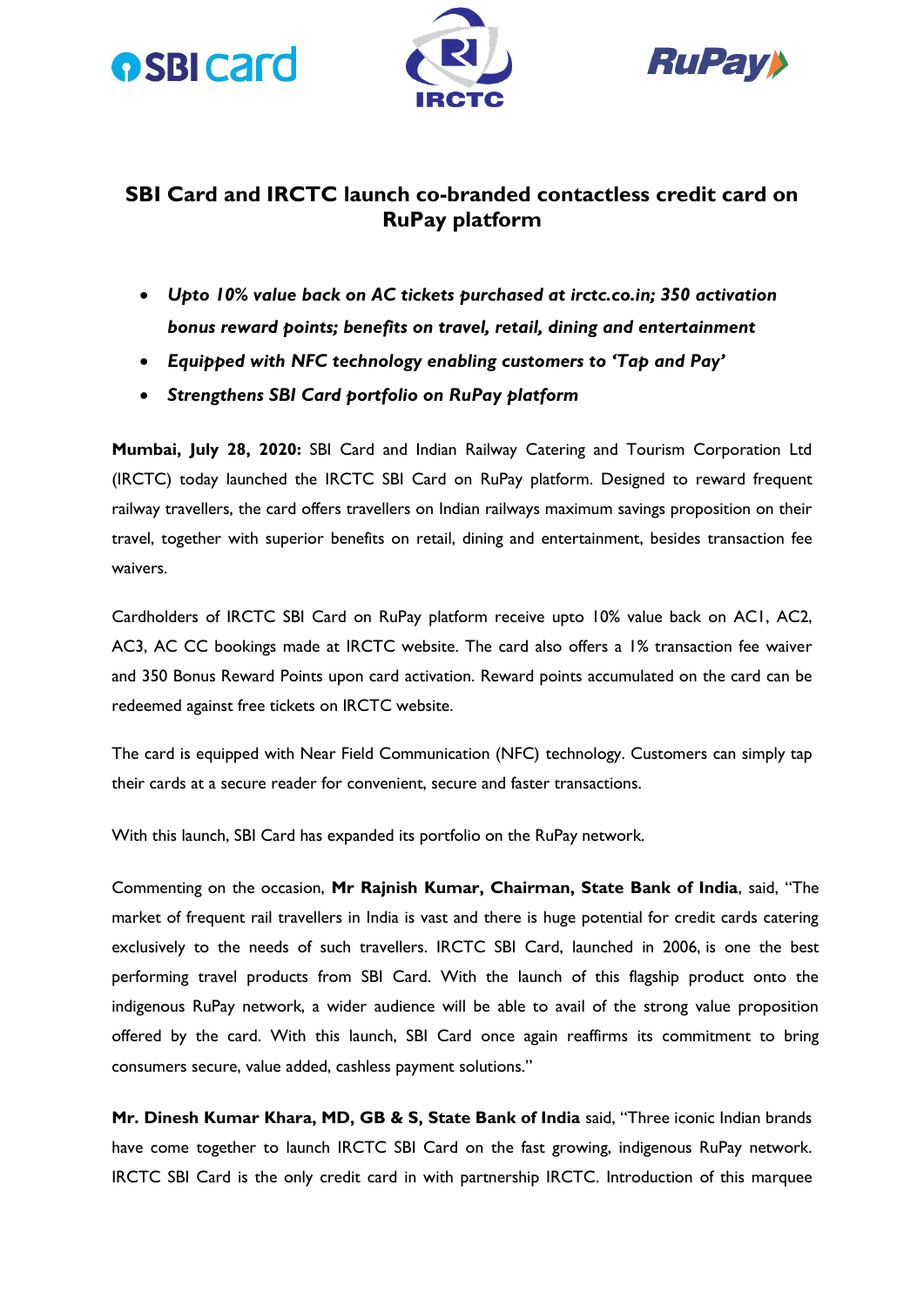## **osBI card**





product now on RuPay platform will bring a powerful, one stop payment solution to a user base, which frequently travels through the Indian Railway's vast network. It is a well-established fact that SBI Card has the largest, most diverse co-brand card portfolio in Indian credit card market. This launch will augment the travel card portfolio further."

According to **Mr. Hardayal Prasad, MD & CEO, SBI Card**, "IRCTC SBI Card is one of our flagship offerings and is the only credit card in partnership with IRCTC. We are pleased to partner with RuPay to extend the IRCTC SBI Platinum card on their platform. Packed with compelling benefits and targeted at a vast audience of frequent railway travellers, this card strengthens our portfolio on the RuPay platform. In an environment where social distancing is the new normal, this new contactless card enables consumers to transact safely and securely online, and at POS (point of sale) by using Tap and Pay. Our consistent endeavour is to offer a differentiated and customised experience to diverse cardholder segments and with this launch we now hope to fulfil needs of a larger segment"

Commenting on the partnership, **Mr. M.P. Mall, Chairman and Managing Director, IRCTC said**, "IRCTC is one of the most widely used travel portals in the country and operates around 72% of the reserved train ticket bookings business in India. This partnership with SBI Card adds another feather in our cap with its launch and extends another Co-Branded Credit Card / Loyalty programme on RuPay Platform. It is aligned with our vision to simplify train ticket booking for frequent railway travellers. IRCTC's biggest strength, i.e., traffic and its loyal customer base, combined with RuPay's increasing popularity / market share and SBI Card's Digital capabilities will be a great match and has a huge potential to reach a large segment of cardholders through this tie-up."

**Mr. Dilip Asbe, MD & CEO** of **National Payments Corporation of India (NPCI)** said, "We are pleased to be associated with SBI Card and IRCTC for the innovative IRCTC SBI Card on RuPay platform. We believe this card would enable RuPay customers save significantly on their rail travels along with purchases in the lifestyle segment. With RuPay's increasing market share and gaining popularity among Indian customers, the IRCTC SBI Card on RuPay platform is yet another step to provide RuPay users a delightful shopping experience"

In addition to savings on rail travel, the IRCTC SBI card offers several benefits for online shoppers. Customers can avail attractive discounts while shopping at BigBasket, OXXY, foodfortravel.in, Ajio, etc. From wellness to entertainment, RuPay offers exciting benefits to customers such as 20% discount on medicines on Medlife, 25% off on Fitternity, Re.1 for 1 Month Hungama Music, Rs. 250 off on Me N Moms, to name a few. RuPay is also offering welcome benefits to its customers like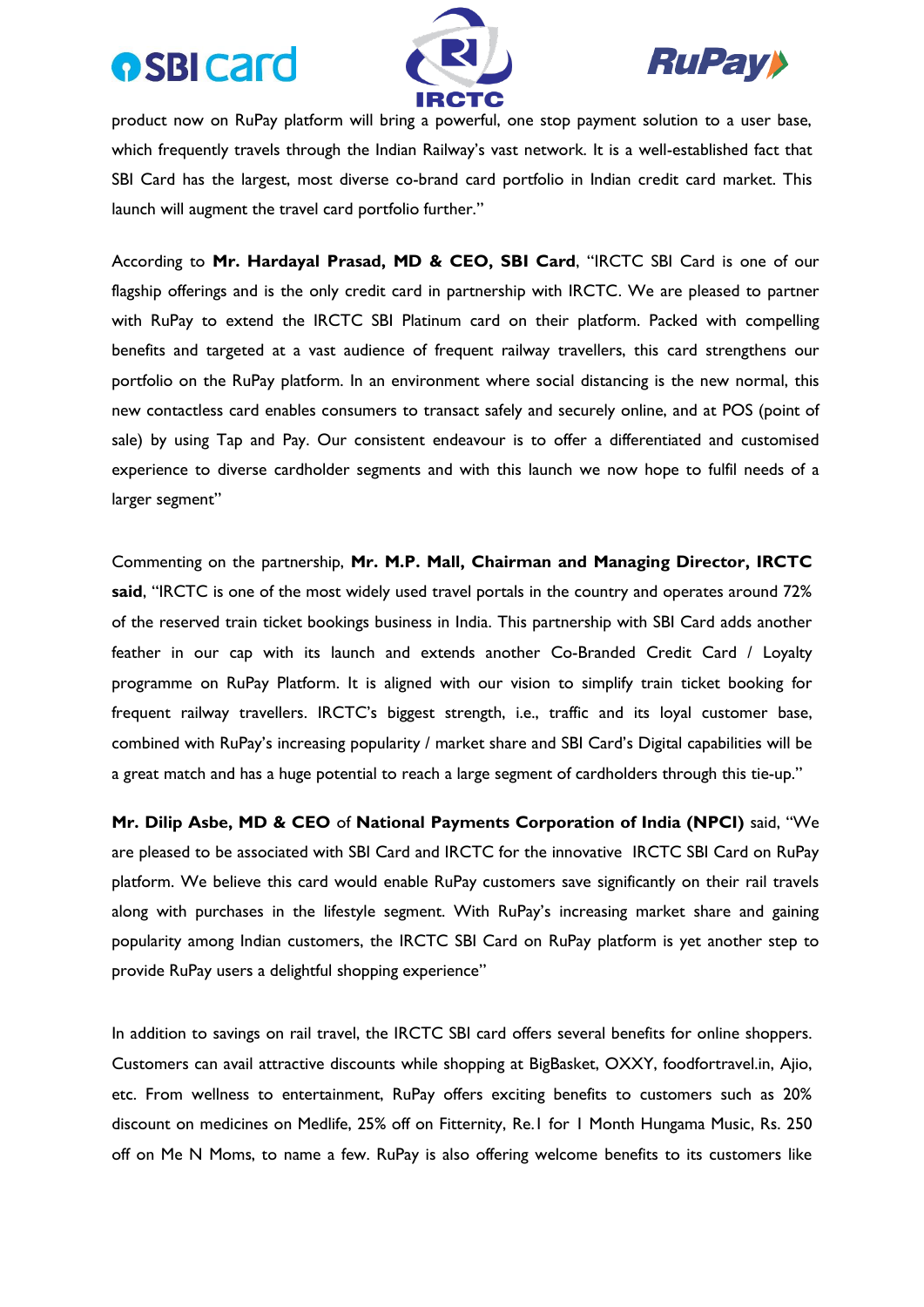# **o** SBI card





upto 40% discount on pathology and 18% off on buying medicines from 1Mg, 10% fee waiver on any UpGrad course, Rs. 250 off on shopping at The Man Company and 10% discount each on Mamaearth and Apollo Pharmacy.

To further provide an all-round shopping experience to the customers RuPay is offering 10% discount while shopping at Carlton, Aristocrat, VIP, Skybag and Caprese. RuPay Cardholders will also get upto Rs. 300 off on Myntra, 15% discount on Cuemath, 25% off on Bata, 10% off on ordering in train from Rail Recipe and 50% off on All Test Series by Adda247

Highlights of IRCTC SBI Card on RuPay platform

- Upto 10% value back on AC1, AC2, AC3, AC CC bookings made at irctc.co.in
- 1 % transaction fee waiver on bookings made through IRCTC website
- 350 activation bonus reward points
- Discounts on ecommerce sites such as BigBasket, OXXY, foodfortravel.in, Ajio
- Redemption of reward points on IRCTC website for free tickets
- Tap and pay using contactless card
- 1% fuel surcharge waiver

#### **About SBI Card**

SBI Cards and Payment Services Limited (formerly known as SBI Cards and Payment Services Private Limited) ("SBI Card") is a non-banking financial company that offers extensive credit card portfolio to individual cardholders and corporate clients which includes lifestyle, rewards, travel & fuel and banking partnerships cards along with corporate cards covering all major cardholders' segments in terms of income profile and lifestyle. Presently, the brand has a wide customer base of over 10 million and operates through over 145 locations in India. SBI Card is based on the value proposition of "Make Life Simple" for its consumers It has diversified customer acquisition network that enables to engage prospective customers across multiple channels. SBI Card is a technology driven company. Visit www.sbicard.com for more details.

#### **About IRCTC**

Indian Railway Catering and Tourism Corporation Ltd. (IRCTC) is a "Mini Ratna (Category-I)" Central Public Sector Enterprise under Ministry of Railways, Government of India has been set up with the basic purpose of hiving off entire railway hospitality, catering, travel and tourism activity of the railways to the new Corporation so as to professionalize and upgrade these services with best practices of the industry. All the existing and new services launched by IRCTC is a part of its commitment to the Digital India initiatives and aims to ensure an easy, convenient and improved travel experience for passengers.

#### **About NPCI**

National Payments Corporation of India (NPCI) was incorporated in 2008 as an umbrella organization for operating retail payments and settlement systems in India. NPCI has created a robust payment and settlement infrastructure in the country. It has changed the way payments are made in India through a bouquet of retail payment products such as [RuPay card,](https://www.npci.org.in/product-overview/rupay-product-overview) [Immediate Payment](https://www.npci.org.in/product-overview/imps-product-overview)